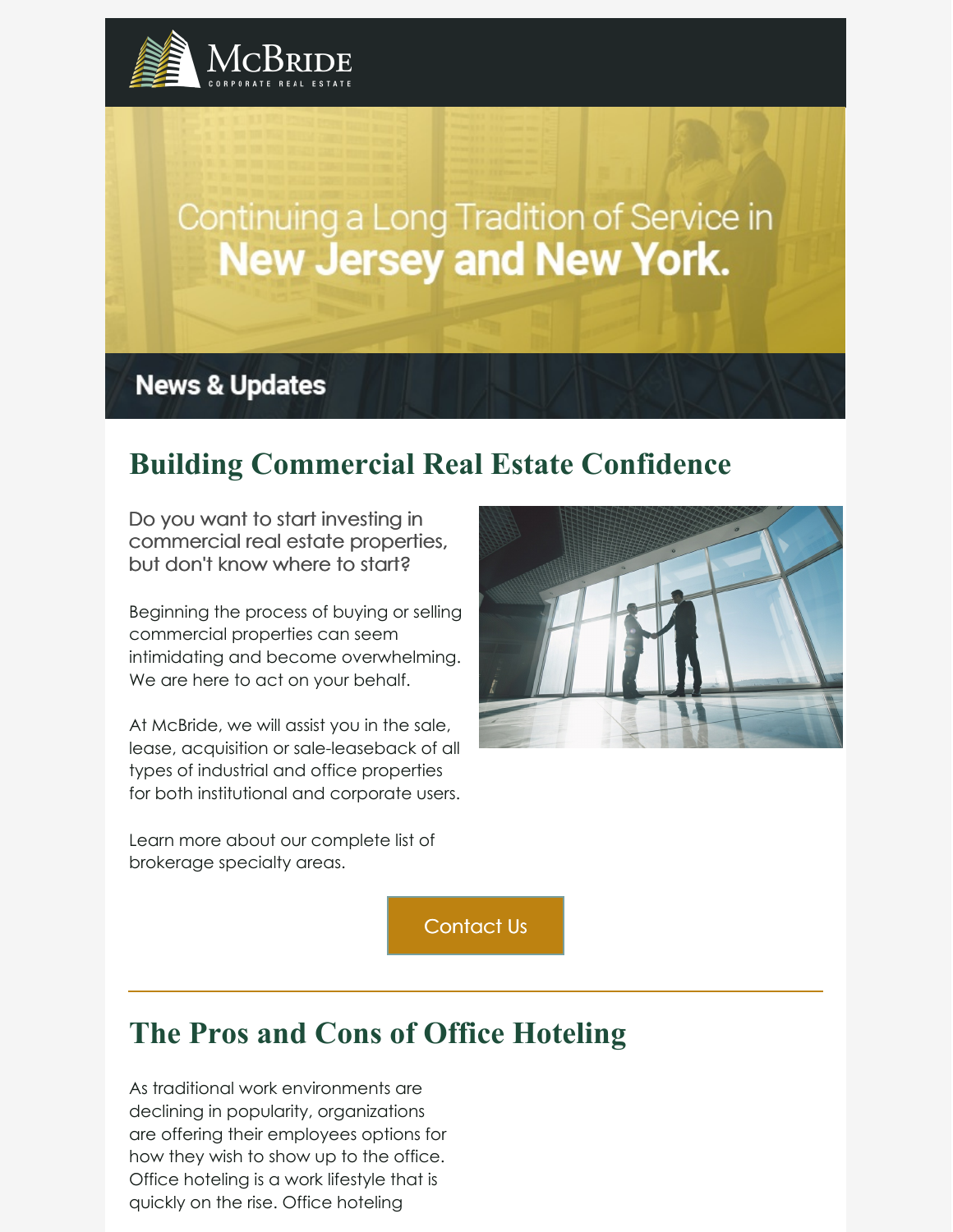involves a system where employees make a reservation for a workstation, office, or conference room for a specific day and time.

Check out our latest blog post for the pros and cons of the office hoteling system.



[Read](https://www.mcbridecorpre.com/the-pros-and-cons-of-hoteling-office-space/) **More** 

# **Property Spotlights**

### NEW TO MARKET!

### 45 Horsehill Rd Cedar Knolls, NJ

#### 13,700 SF Industrial Space

This combined warehouse and office building is now available for lease. Equipped with 2 loading docks, ample parking, and 24 ft. of clear ceiling height.



Contact our Senior Vice President, James McNerney for more info.

[Contact](mailto:mcnerneyj@mcbridecorpre.com) Us

### 301 Penhorn Ave. Secaucus, NJ

#### 11,412 SF Industrial Space

This combined warehouse and office building is now available for lease. Equipped with 2 loading docks and 24. ft of clear ceiling height.

Contact our Senior Vice President, James McNerney for more info.